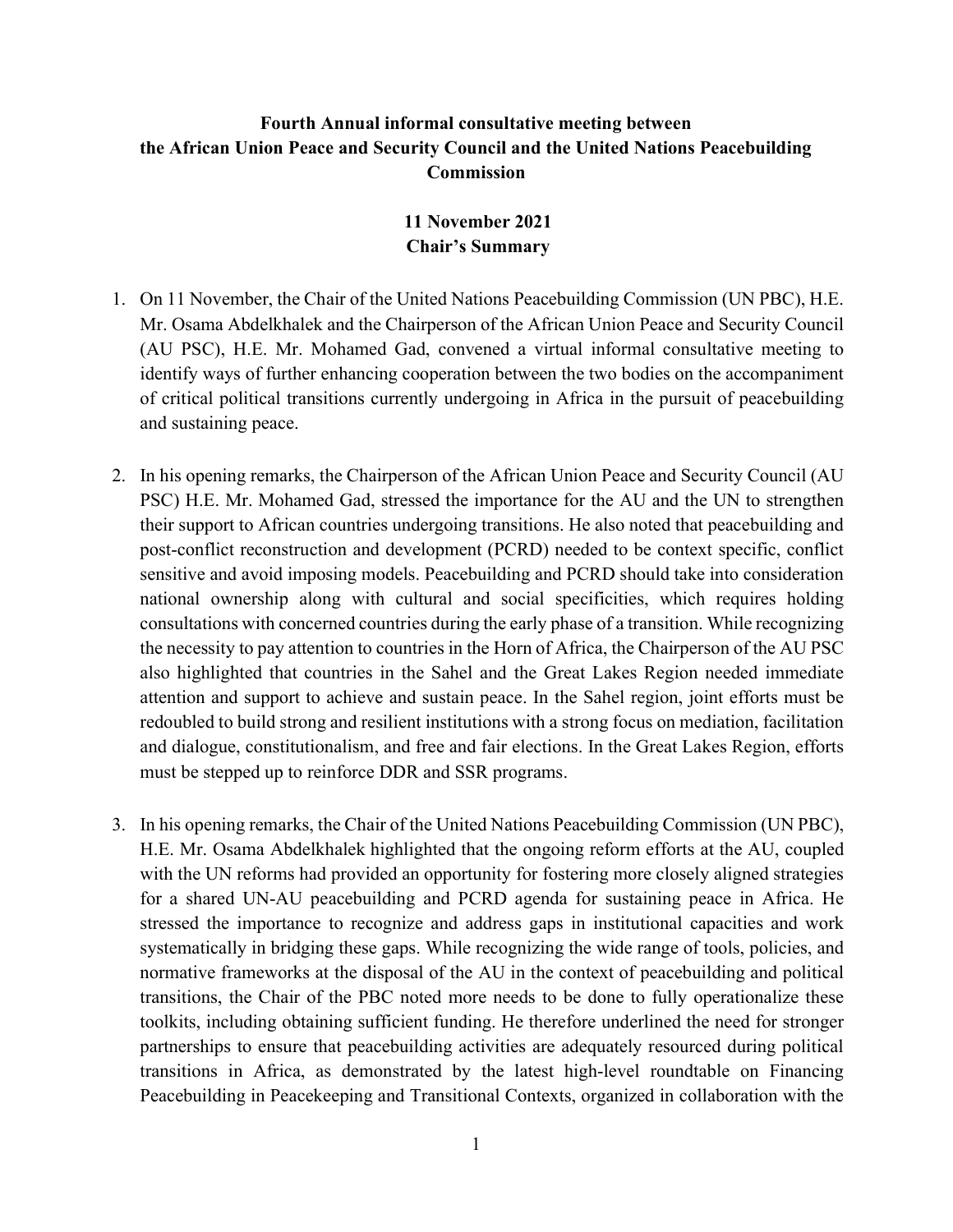Cairo International Centre for Peacebuilding (CCCPA). Last, the Chair emphasized the necessity for both organizations to continue to explore synergies and comparative advantages and strengthen peacebuilding activities to maximize impact on the ground for countries and their communities while ensuring a shared understanding of country specific priorities.

- 4. H.E. Mr. Bankole Adeoye, AU Commissioner for Political Affairs, Peace and Security praised the timeliness of this 4th informal consultative meeting between the AUPSC and the PBC which took place during the AU PCRD Awareness Week ahead of the inauguration of the AU PCRD center in Cairo. He underscored the importance of the nexus between peace, security, governance, and development in Africa and the need for the UN to do more to address the current regression of democracy and the expansion of violent extremism and terrorism in some parts of Africa and promote human rights in conflict prevention, democracy, and gender equality to ensure consistently the spread of these values on the continent. He raised the importance for both entities to remain jointly committed to support peacebuilding in African countries keeping in mind long term social and development issues with the view of implementing the Agenda 2063 and the 2030 Agenda for Sustainable Development.
- 5. Ms. Hanna Tetteh, Special Representative of the UN Secretary-General to the African Union stressed that peacebuilding, post-conflict reconstruction and development must be built on a strong UN-AU partnership. In this regard, she emphasized the successful collaboration in Burundi and the Central African Republic where the Secretary-General's Peacebuilding Fund supported key AU-initiatives. SRSG Tetteh also called for more support to regional capacities and strengthened AU-UN partnership in close collaboration with International Financial Institutions and subregional organizations highlighting the crucial role of the RECs/RMs in peacebuilding. The SRSG noted that the UN PBC has engaged in 16 African contexts to support peacebuilding strategies in collaboration with a wide range of stakeholders such as the AU and subregional bodies to address a range of political, socio-economic and security challenges currently transcending borders, including the effects of climate change. She also welcomed the upcoming PBC meeting on Chad in close cooperation with the AU. The strengthening of the cooperation between the two entities must include a strengthened engagement with civil society including women and the youth, which are playing an increasingly important role in facilitating local peacebuilding. Last, SRSG Tetteh emphasized that these efforts complement the vision outlined by the Secretary-General's report "Our Common Agenda" for stronger commitments and technical and financial investments in prevention and peacebuilding.
- 6. Member States welcomed the briefings and made the following observations:
	- They stressed the importance of strengthening the coordination of UN-AU efforts when it comes to political dialogue and support to countries undergoing transition in Africa. In this regard, they noted the opportunity offered by the ongoing AU and UN structural reforms to adopt a holistic, and comprehensive approach to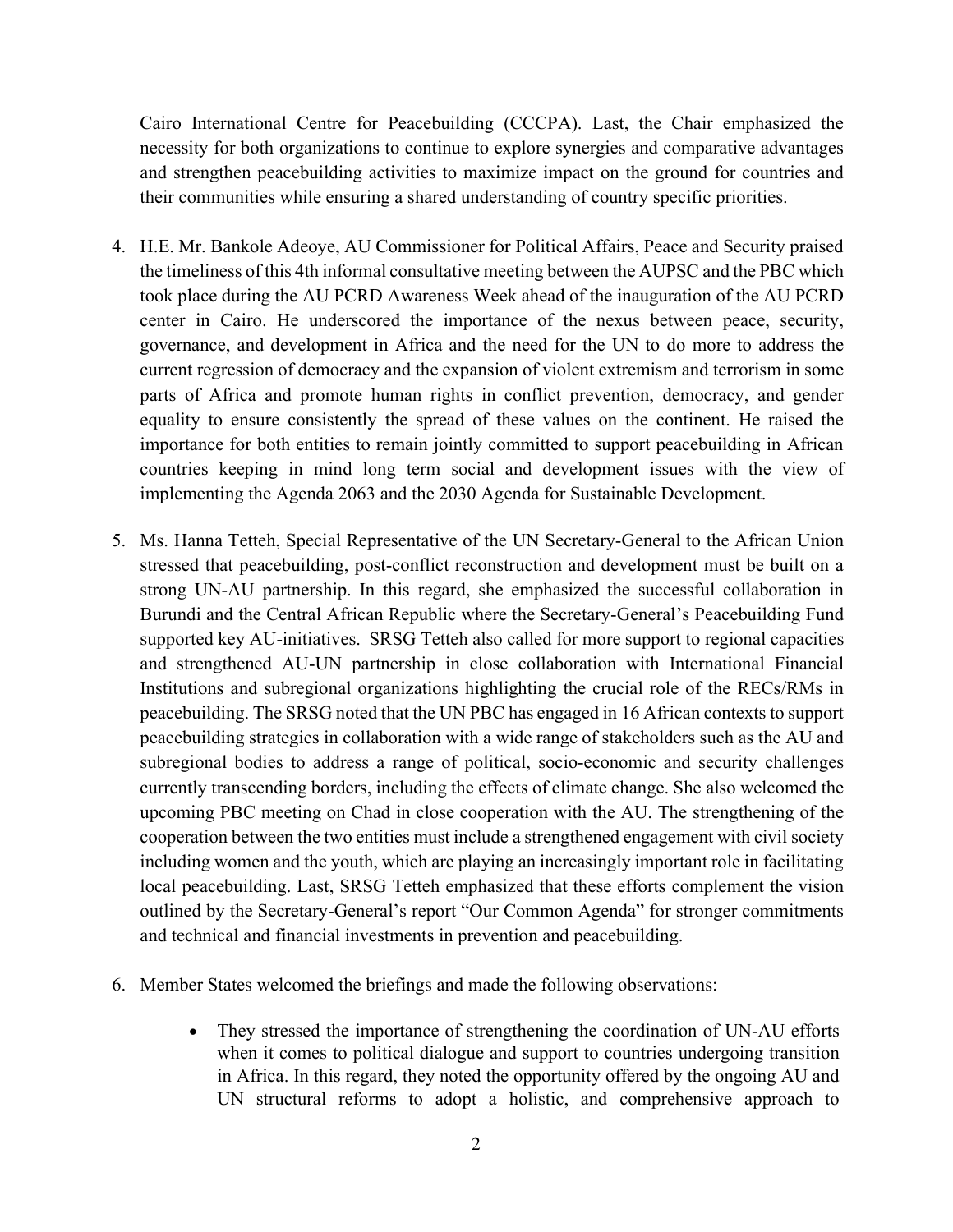peacebuilding activities. This holistic approach must be based on national ownership supported by a range of stakeholders including civil society; it should also encompass early warning and conflict prevention, and ensure coherence between peace, security, and socio-economic development throughout the country's transition cycle.

- They called for further collaboration and coordination between the two organizations, in close coordination with International Financial Institutions and subregional organizations underlining the crucial role of the RECs/RMs in supporting national peacebuilding priorities.
- They encouraged further discussions on cross-cutting issues of mutual interest, including the capacity and institution-building, the rule of law as well as SSR and DDR. They also noted the importance of mental health and psychosocial responses as an important component of DDR processes.
- They called for the strengthening of the regional approach between concerned stakeholders to address cross border issues complementing national peacebuilding efforts with the aim of sustaining peace in the Sahel and Great Lakes Region. They agreed to foster more closely regional strategies supporting regional capacities to sustain peace in Africa and reiterated their willingness to work together to mobilize peacebuilding tools in support of engagement for political solutions. The Peacebuilding Fund and the African Union Fund constitute key tools that need to be supported by the international community to achieve and sustain peace in Africa.
- They reiterated the importance of ensuring broader participation of stakeholders in the political transition processes in Africa by recognizing the critical role of women peacebuilders and youth in peacebuilding and post-conflict recovery efforts, with the aim of achieving sustainable peace while safeguarding human rights. They further called for the Women, Peace and Security agenda to be fully integrated in regional and national peacebuilding efforts in line with the Gender Strategy and action plan of the UN PBC and the related AU strategic frameworks and initiatives such as the Network of African Women in Conflict Prevention and Mediation, officially referred to as FemWise-Africa.
- They underlined the necessity to do more for climate change and environmental protection to enable effective peacebuilding in Africa and in this regard, commended the upcoming meeting on climate security of the AU PSC.
- They underscored the importance of exploring innovative ways to ensure adequate, predictable, and sustained financing for peacebuilding during transitions in Africa. The pursuit of partnerships between the two bodies, IFIs and the private sector